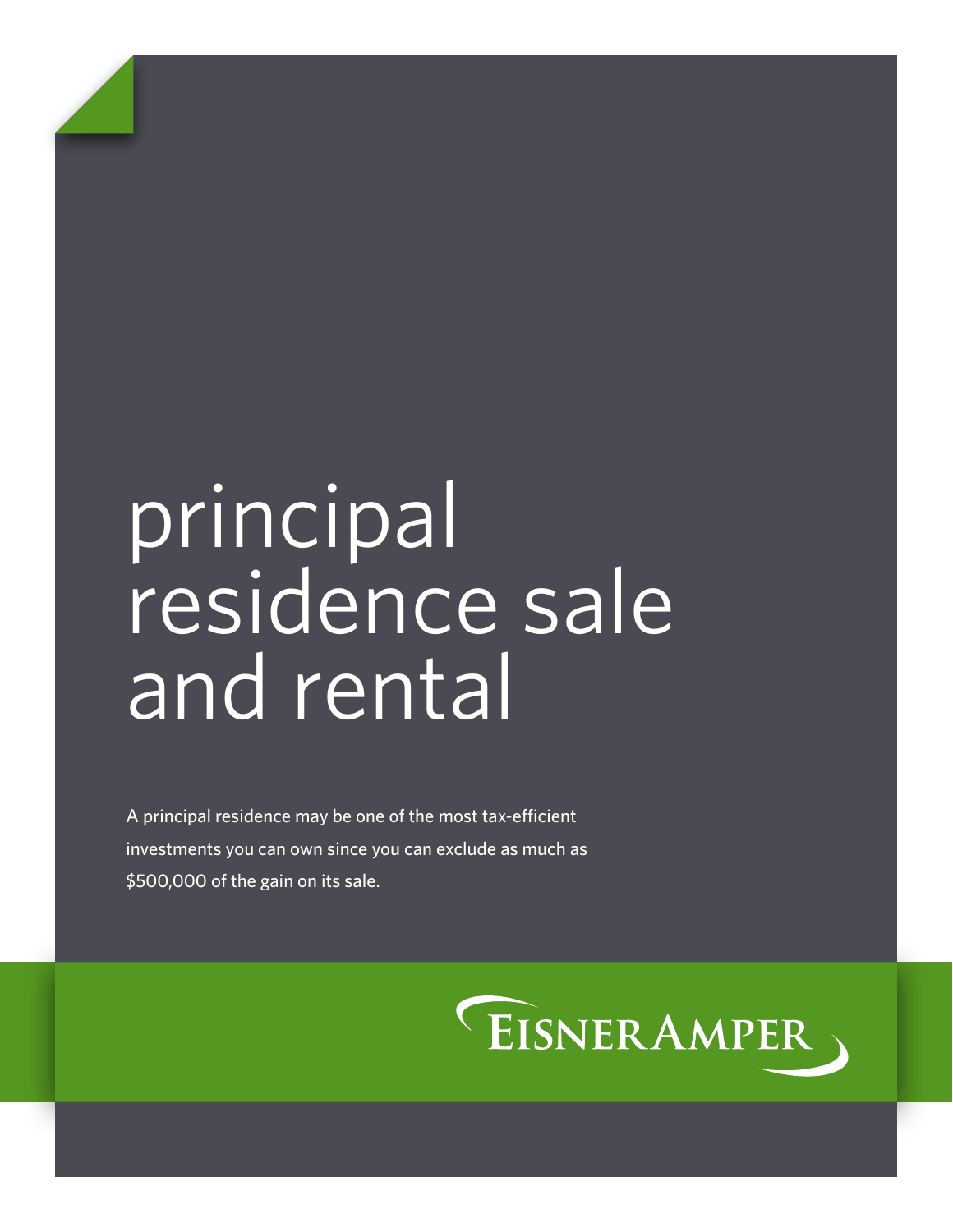The sale of your principal residence is eligible for an exclusion that allows up to \$500,000 of the gain to be tax free, if you file as married jointly and meet the tests listed below (other taxpayers can exclude up to \$250,000 of the gain). But any portion of the gain attributable to a home office or rental use is not eligible for the exclusion.

## PASS THESE TESTS AND EXCLUDE UP TO \$500,000 OF YOUR GAIN

To qualify for the full amount of the exclusion, you must have all of the following:

- Owned your principal home for at least 2 years. Your principal residence can be a house, houseboat, mobile home, cooperative apartment or condominium. The 2-year rule may consist of 24 full months or 730 days. If you are filing a joint return, only one spouse need qualify in order for both spouses to benefit from the exclusion.
- Used the home as your principal residence for at least 2 years, in the aggregate, during the 5-year period ending on the sale end date.
- Not have excluded the gain on a home sale within the last 2 years.
- Did not acquire your home through a like-kind exchange (also known as a 1031 exchange), during the past 5 years.

With regards to principal residence, occupancy of the residence is required. Short temporary absences, such as for vacation or other seasonal absences, even if the property is rented during such temporary absences, will be counted as periods of use.

A pro-rata exclusion is allowed if you fail the above tests as a result of a hardship, which includes a change in employment, health reasons, multiple births from the same pregnancy, divorce or legal separation, or other unforeseen circumstances and natural disasters. The pro-rata exclusion is generally equal to a fraction, the numerator of which is the number of months you used and owned the house as your principal residence within the past 2 years and the denominator is 24.

A reduction of the exclusion is required to the extent that any depreciation was taken after May 6, 1997 in connection with the rental or business use of the residence, unless there was a separate

structure for the rental or business use. Regardless, there will be a taxable gain equal to the amount of depreciation previously deducted and it will be taxed at the special 25% capital gain rate.

## DO NOT ASSUME YOU CAN ALWAYS SELL YOUR HOUSE TAX-FREE

Many people mistakenly think that you can defer a gain from the sale of a principal residence if they buy a new home that costs more than the selling price of the old home. That law was repealed many years ago (1997 to be exact). Under current law, you will have to pay taxes to the extent the net gain exceeds the maximum exclusion amount. Here is an example for a married couple, filing jointly:

| Net proceeds on sale                       | \$2,000,000 |
|--------------------------------------------|-------------|
| Tax basis (including capital improvements) | 600,000     |
| Net gain on sale of home                   | 1,400,000   |
| Allowable exclusion                        | (500,000)   |
| Taxable gain                               | 900,000     |
| 2015 federal tax at maximum 20% capital    |             |
| gain rate and the 3.8% Medicare            |             |
| Contribution Tax on net investment income  | 214,200     |

**Notes:** *This gain may be subject to state income taxes. See the chapter on state tax issues.*

*The taxable gain will also be subject to the 3.8% Medicare Contribution tax on net investment income. The excludable gain (\$250,000/500,000) is not subject to the tax.*

#### NO EXCLUSION ALLOWED FOR NONQUALIFIED USE OF PROPERTY

Beginning with sales or exchanges of your principal residence after December 31, 2008, you will no longer be able to exclude gain allocated to periods of nonqualified use of the property.

Generally, nonqualified use means any period after 2008 where neither you nor your spouse used the property as a principal residence. To figure the portion of the gain that is allocated to the period of nonqualified use, multiply the gain by the following fraction:

Total nonqualified use during period of ownership after 2008, divided by total period of ownership.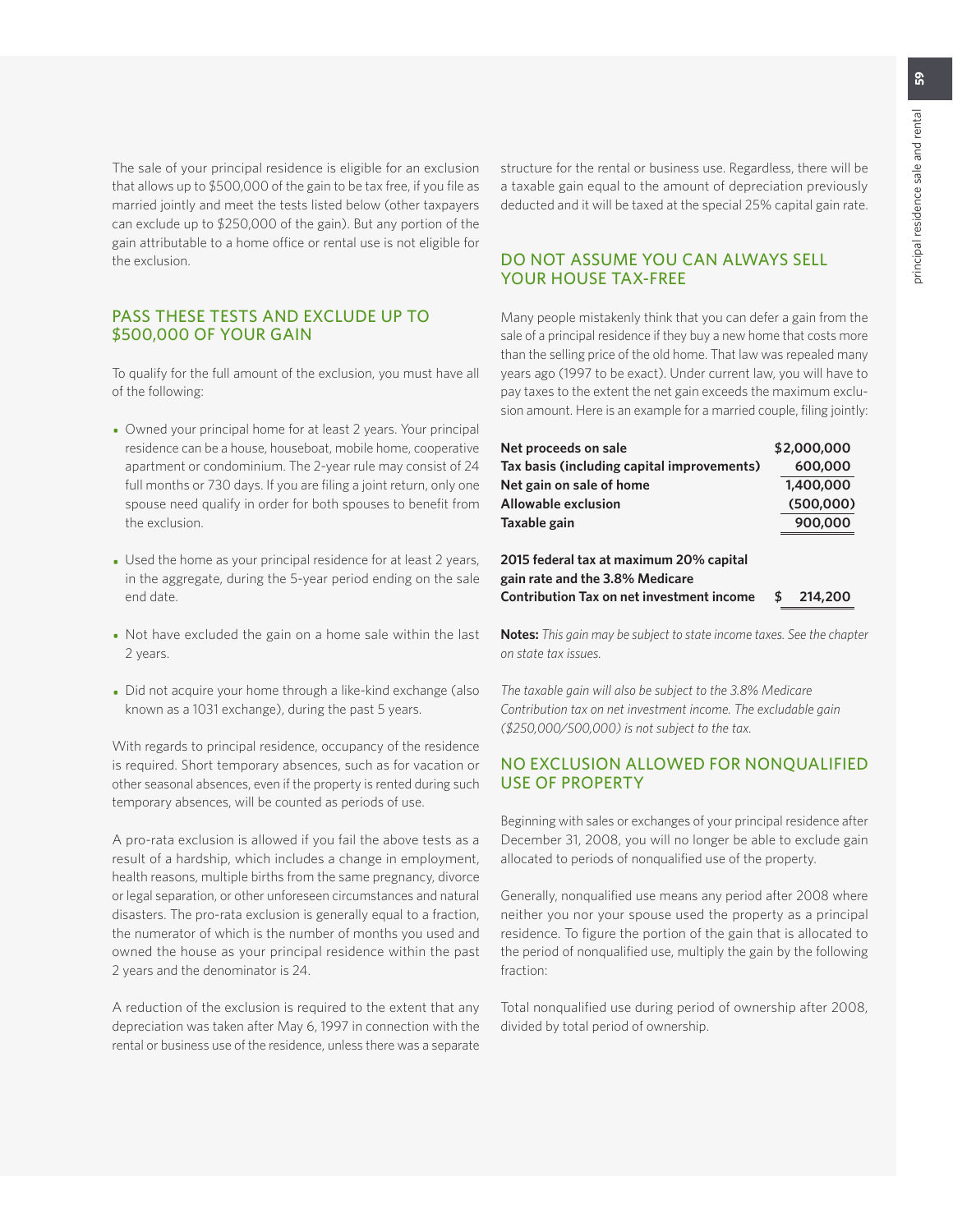A period of nonqualified use does not include:

- Any portion of the 5-year period ending on the date of the sale that is after the last date you (or your spouse) use the property as a principal residence.
- Any period (not to exceed an aggregate period of 10 years) during which you or your spouse are serving on qualified official extended duty as a member of the uniformed services or foreign services of the United States, or as an employee of the intelligence community.
- Any other period of temporary absence (not to exceed an aggregate period of 2 years) due to change of employment, health conditions, or such other unforeseen circumstances as may be specified by the IRS.

# SPECIAL CONSIDERATION FOR THOSE WHO FILE JOINT RETURNS

If you are married filing jointly, things can get a little more complicated if you want to be eligible to exclude the maximum gain of \$500,000. While either you or your spouse can meet the 2-year ownership test, the following rules apply to the use and prior 2-year exclusion tests:

- Both you and your spouse must meet the 2-year use test. If only one spouse meets the test, the exclusion is limited to \$250,000.
- Both you and your spouse must meet the "no exclusion in prior 2 years" test. This can be an issue if you sell your home, marry a homeowner and then jointly sell that home within 2 years. If the spouse meeting the test is the homeowner, he or she will still be eligible for the \$250,000 exemption, and the spouse failing the test is not eligible for a pro-rated exemption, unless the hardship rule applies, as discussed above.

# SALE BY SURVIVING SPOUSE

A surviving spouse who has not remarried and sells a principal residence within 2 years from the date his or her spouse died can exclude \$500,000 of gain rather than \$250,000.

# KNOW YOUR TAX BASIS

To minimize your taxable gain, you will want to have the highest tax basis possible, and have the documentation to substantiate the basis calculation. So be sure to maintain accurate records, including information on your original cost (including closing costs) and subsequent capital improvements.

Basis must be reduced by any pre-1988 deferrals of gain (i.e., when the law allowed taxpayers to defer tax by buying a new principal residence costing more than the net proceeds of their principal residence).

# LOSS ON THE SALE OF YOUR HOME

Based on historical evidence, you would expect your home to appreciate after you purchase it. However, if you only hold it for a short time, or if unusual market conditions prevail, it is possible to lose money on the sale of your principal residence, especially after factoring in closing costs. Since a loss on the sale of a personal residence is not deductible, you do not gain a tax benefit from the loss. But if part of your home was rented or was used for your business, the loss attributable to that portion will be deductible, subject to various limitations, since it is a business loss rather than a personal loss.

# RENTAL OF VACATION OR SECOND HOME

You should consider the tax consequences if you are planning to rent out your vacation or second home. Proper planning can help you maximize tax savings.

#### **Tax-free rental income**

If you rent your vacation home or principal residence for 14 days or less during the year, the rental income is tax-free, regardless of the amount of rent you receive. Even though you do not have to report this income, you can still deduct the full amount of qualifying mortgage interest and real estate taxes as itemized deductions on your tax return.